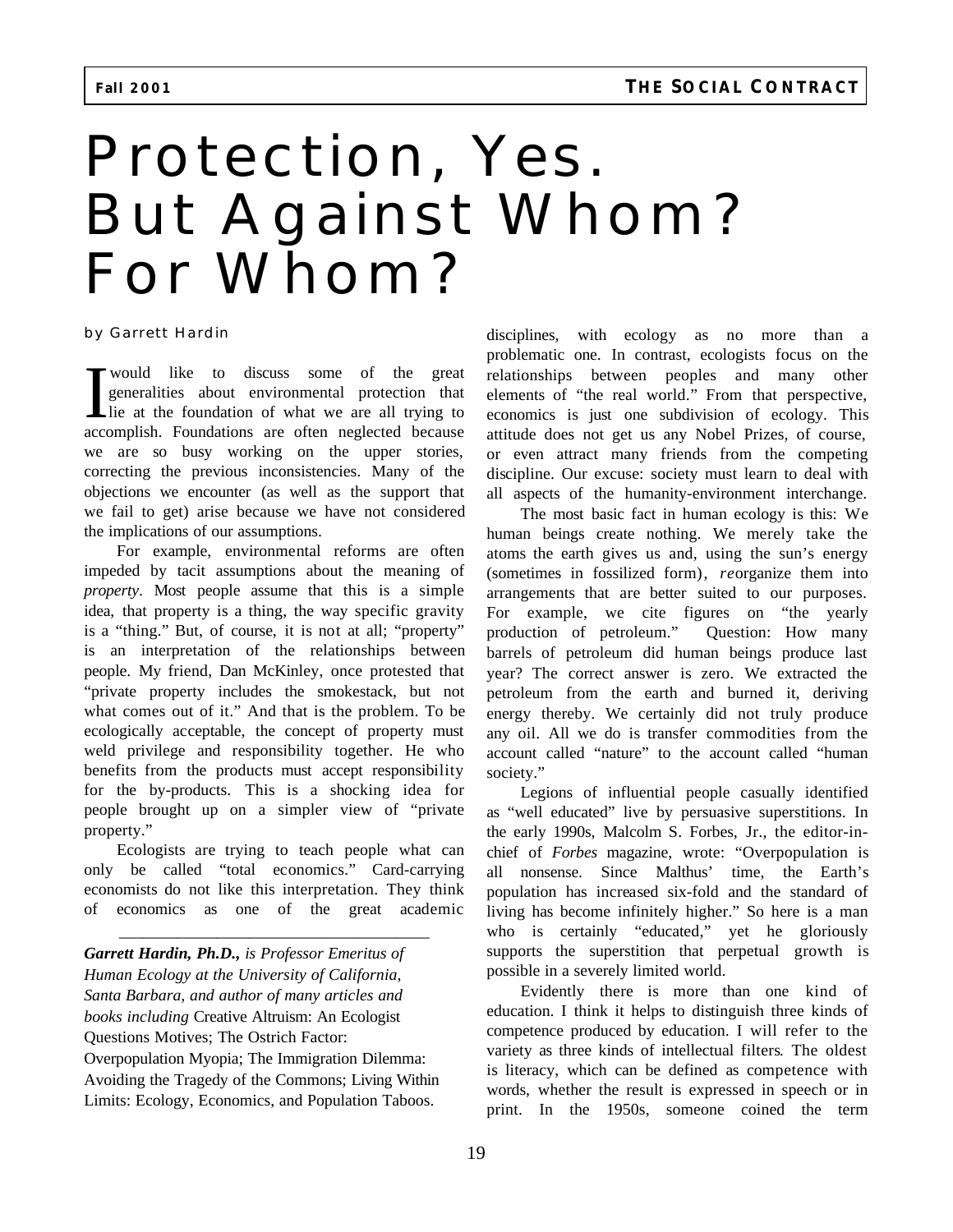"numeracy" to stand for a second kind of filter, which is coupled with a facility in using numbers and quantitative reasoning. Speaking broadly, we may say that, as a class, scientists are more numerate than the typical novelist or poet. Journalists, who should be both literate and numerate, are often weak in the second area.

Beginning about 1960, with the sensitization of the public to the importance of ecology and environmentalism, it became apparent that there needed to be a third intellectual filter, which was soon called "ecolacy." This orientation implies sensitivity to "And then what?" types of questions, and to the ability to see and predict subtle and delayed interactions of many influences.

Over time, for example, a herbicide may have an important side effect on herbivores, thereby diminishing its value to humans; an insecticide may kill more than just harmful insects. Bactericides may select for inheritable resistance not only among useful microorganisms, but also among the harmful ones. So widespread are these effects that, as a working hypothesis, we now say that each blank-icide selects for its own defeat as a controller of the unwanted blank. Not meliorism, but rather pejoration, is the new expectation in the Era of Ecology.

The ecolate view is not welcome to timid minds. Even if you come up with a true answer, you may have a hard time persuading others that you are on the right track. But we have to try. Literacy, numeracy, ecolacy: We need all three abilities.

We moderns are following in the footsteps of the old Romans who habitually asked, "*Cui bono? Cui malo?*" Who is benefitted (by a new measure), and who is harmed? Though the word "society" is grammatically singular, the reality is very plural indeed: Many people, many vested interests. Whenever we propose changing a system of reward and control, we must try to predict who will be harmed, and who helped, by the change. Most pressing is the need to foresee how those who are harmed will respond to the change. We must not forget that we cannot just throw away unwanted things. In whose backyard might they land? What is he or she then likely to do about it? Such questions must be ever in the forefront of the environmentalist's mind.

Numbers influence results; situation ethics acknowledges this. The relative blindness of traditional ethics to real-world situations creates evernew problems for environmentalists. As long ago as the fourth century A.D., one of the Fathers of the Christian church, Tertullian, implied as much in a passage that has shocked many traditionalists over the centuries: "The scourges of pestilence, famine, wars, and earthquakes have come to be regarded as a blessing to overcrowded nations, since they serve to prune away the luxuriant growth of the human race."

A standard reaction to that statement is that the writer must really have hated human beings, since he saw some good in death. But let us take a second look. Note, first, that Tertullian implies that this was

*"The ecolate view is not welcome to timid minds. Even if you come up with a true answer, you may have a hard time persuading others that you are on the right track. But we have to try. Literacy, numeracy, ecolacy: we need all three abilities."*

not a new thought in the world: He says that the negative factors (disease, etc.) "have come to be regarded" as benefits, in part. He did not originate the thought; he merely reported it. The second thing to notice is the agricultural image that shaped Tertullian's words. He says that pestilences can be regarded as blessings because "they serve to prune away the luxuriant growth of the human race." That is both a numerate and an ecolate contention, since it implies the reality of limits and carrying capacity. And "pruning" is an eminently agricultural figure of speech: A city dweller would be unlikely to use such language. These days most Americans are born and raised in cities; for that reason they seldom think in the rural images implied by the concepts of carrying capacity, overpopulation, and pruning.

It is amusing to observe the results of citified thinking when a long-time urban resident moves to more spacious suburbs and decides to have a garden. He is almost sure to plant seeds too close together, being poor at imagining the future as biological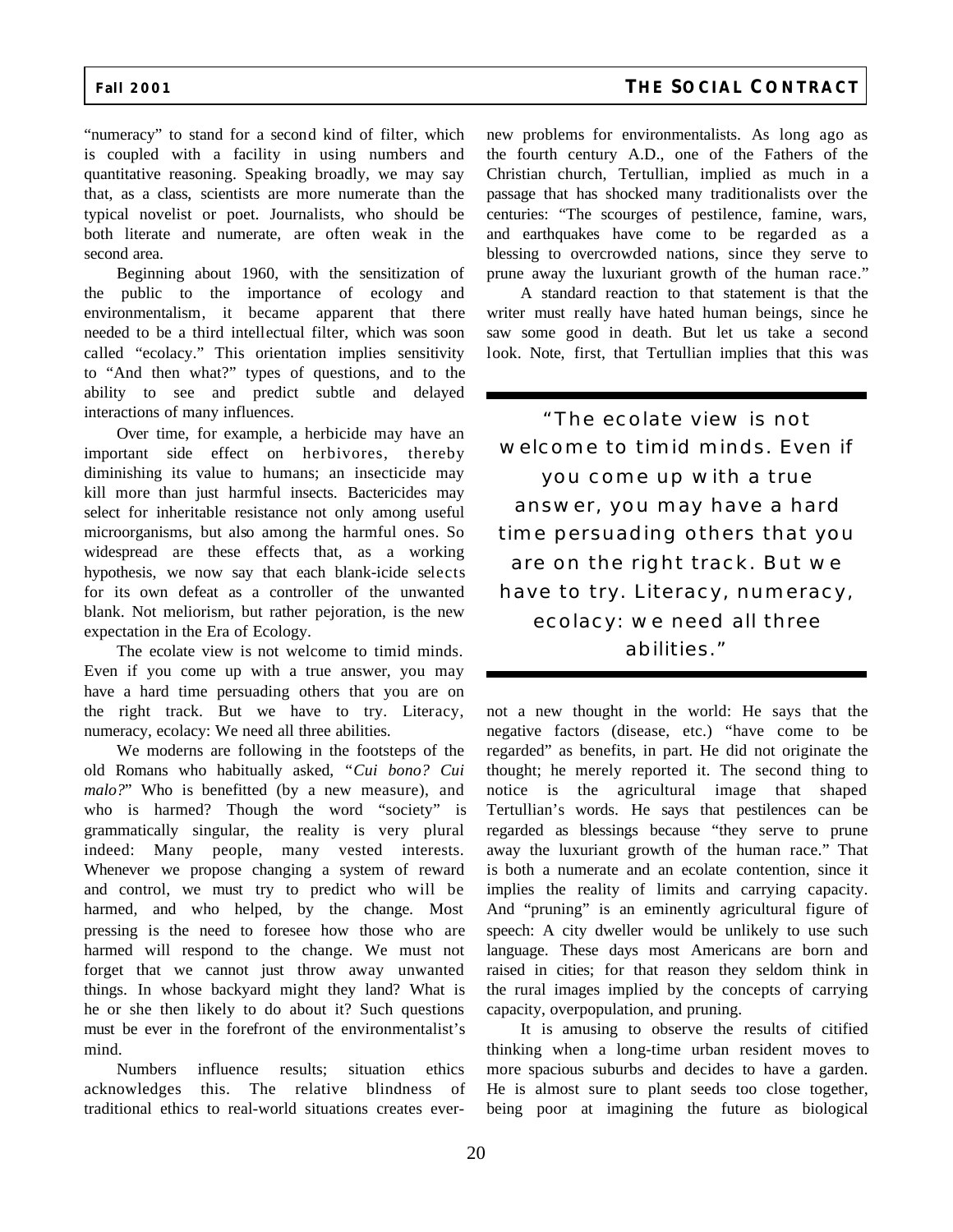expansiveness threatens the inflexible limits of the environment. As his crowded plants get bigger, he has trouble bringing himself to thin them out: Long exposure to the propaganda resident in the phrase "the sanctity of life" has stunted his imagination. Citified persons need to muster courage to reject the "civilized" images they were brought up on as they liquidate the excess members of the population of plants for the sake of a fraction that can survive into the future in a state of vigorous health. Ours is now a thoroughly citified world. To save civilization, we must educate its citified denizens to understand the language of agriculture and the environment. People must become ecolate in their thinking.

By virtue of the content of their specialty, economists should be among the principal supporters of ecolate thinking. Unfortunately, the accidents of history have made them powerful opponents of the concept. Through and through, their theory assumes limitless supplies. This has led to the amazing assumption that if a society wants more of a good thing, it has only to raise the price of it and supplies will increase without limit. Julian Simon and Herman Kahn stated in 1984 that "the term carrying capacity has by now no useful meaning." It is true that when we are dealing with the earth's carrying capacity for human beings, there is considerable wiggle room for variations in the standard of living assumed; but wiggling at what cost?

One of the peculiarities of modern economics is that though the indexes of elementary texts sometimes include the entry "diseconomies of scale" — the important observation that in many situations, beyond a point things may get worse as size or numbers increase — the subject is not treated extensively in most of them. But the positive economies of scale are always dwelt upon at length. One can only conclude that both sales personnel in business firms and economics professors in colleges know that optimism pays.

In the opinion of human ecologists, the bottom line of economic and political organization is this: With unfettered growth, diseconomies of scale rule. Consider democracy, for example. As the number of participants grows, a reasonable facsimile of true democracy is still possible — up to about 100-150 souls, according to the centuries-old experiments of the Hutterites, an earnest religious group in the northwestern United States. Beyond that point, the greater the population, the less the democracy, and

eventually it must be abandoned and replaced by some sort of representative government. But were we to achieve the idealists' dream of "One World," our schoolbooks would no doubt crow about a global democracy of ten billion people. "Democracy" is a sacred word, and sacred words cannot be easily replaced by the truth.

More generally, many aspects of the quality of human life are negatively related to the number of people living in the community, once it exceeds a certain size. If every family now living on Earth is to have two automobiles, the number of families living on nature's bounty will have to be markedly reduced. The question that begins with "How many people… " is meaningless if it is not preceded by the question, "What kind of life…" Widespread agreement on the second question will be hard to achieve; once it is introduced, the pejorative word "elitism" is likely to dominate the discussion.

Reaching a community-wide agreement on the size of the population to strive for involves not only scientific questions but also arbitrary decisions. Unfortunately, the word "arbitrary" is understood differently in science and law. In the law, the word is used with obvious distaste. By contrast, scientists frankly defend the word and its related practices, particularly in the field of statistics, where an arbitrary standard of significance has to be agreed upon. If you want to make one in twenty the limit for nonsignificant deviation from pure chance, fine. If you choose one in one hundred, also fine. But in every contested case some arbitrary decision has to be made. (Actually, John Q. Citizen makes such decisions every day, but he may not be aware of this fact.) If you cringe at "arbitrary," you might try to coin a new word.

The ecologist's basic question of "And then what?" runs all through human affairs. Different stages in the development of a nation may evoke different answers. For example, in this country, there was a time when Kit Carson, traveling across the prairies, would shoot a buffalo, cut out the tongue for eating, and leave the rest of the carcass to rot. "What a waste!" we say now, but the lonely horseman had no refrigerator with him; and for him to interrupt his journey to build a fire (with what fuel?) and smokedry the extra carcass would involve wastes of other sorts. "Waste" is defined by circumstances.

The ecologist's "And then what?" needs to be applied to one of the most ancient of the